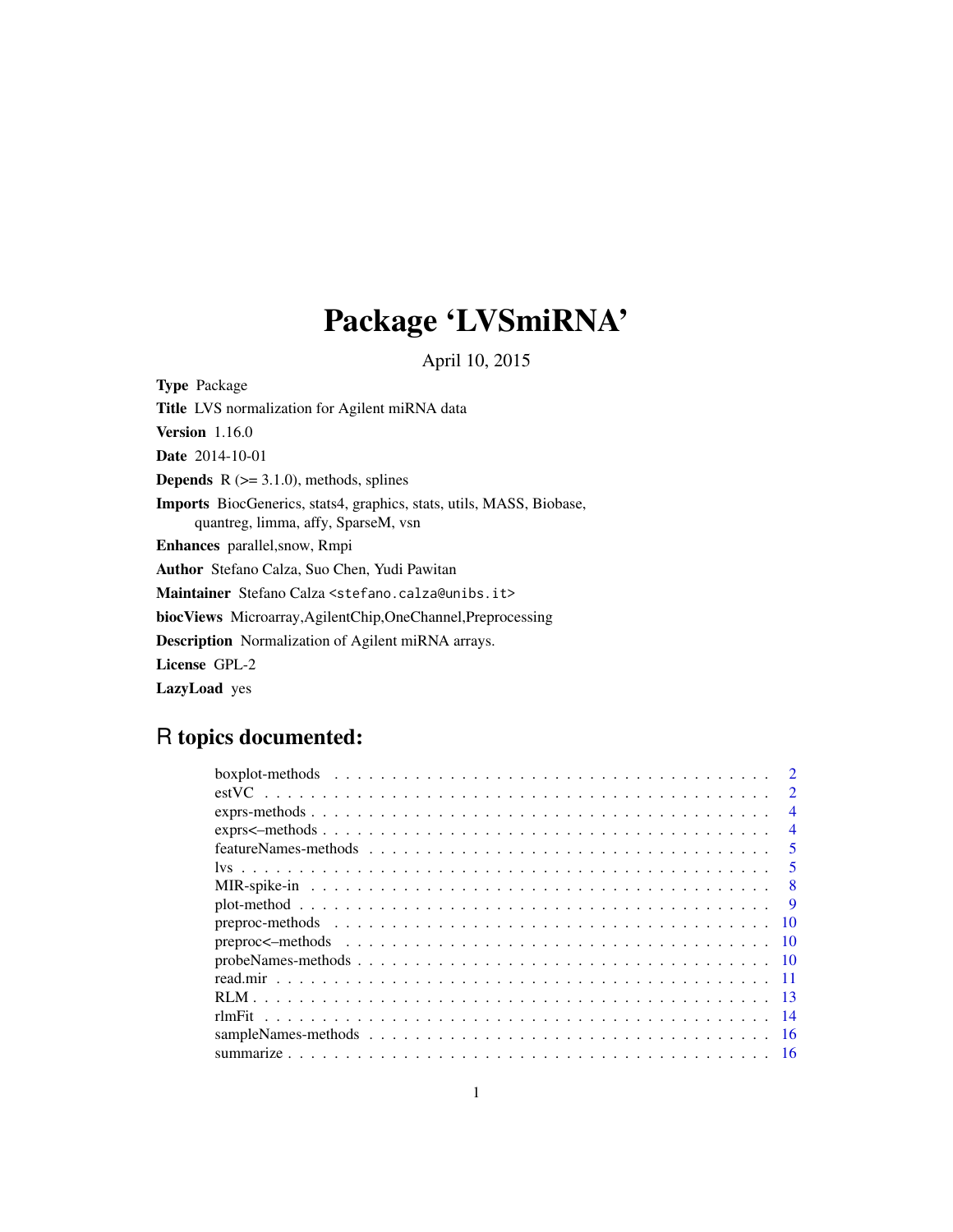# <span id="page-1-0"></span>**Index** 2008 **[18](#page-17-0)**

# Description

Methods for function boxplot for objects of class EList and RGList

# Methods

 $signature(x = "EList") boxplot for EList object$ signature( $x = "RGList")$  boxplot for RGList object

<span id="page-1-1"></span>estVC *Robust Linear Model to Estimate Residual Variance and Array Effect*

#### Description

Given intensities from microRNA data, fits a robust linear model at probe level and return the residual standard deviations and the array effects.

# Usage

```
estVC(object,method=c("joint","rlm"),cov.formula=c("weighted","asymptotic"),clName,verbose=FALSE)
## S3 method for class RGList
estVC(object,method=c("joint","rlm"),cov.formula=c("weighted","asymptotic"),clName,verbose=FALSE)
## S3 method for class EList
estVC(object,method=c("joint","rlm"),cov.formula=c("weighted","asymptotic"),clName,verbose=FALSE)
```
# Arguments

| object      | an object of class EList or RGList.                                                                        |
|-------------|------------------------------------------------------------------------------------------------------------|
| method      | character string specifying the estimating algorithm to be used. Choices are<br>"joint" and "rlm".         |
| cov.formula | character string specifying the covariance formula to be used. Choices are<br>"weighted" and "asymptotic". |
| clName      | Cluster object produced by makeCluster function. Used only if snow is loaded.                              |
| verbose     | Print some debug messages.                                                                                 |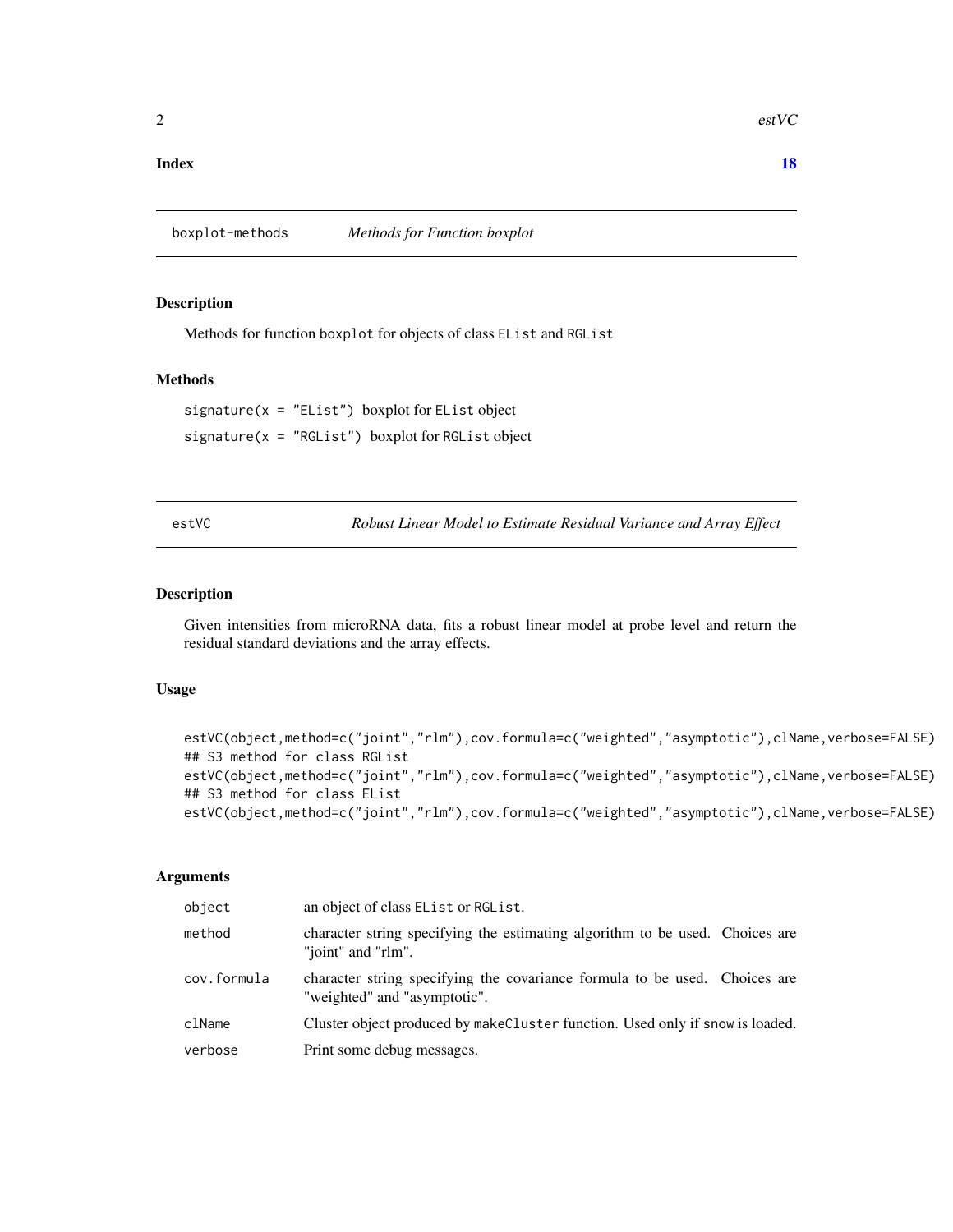# $\frac{1}{3}$

# Details

estVC is the first step in LVS normalization. It fits a robust linear model at the probe-level data in order to estimate the variability of probe intensities due to array-to-array variability. Depending on whether probes show considerable differences in within-probe variance, user can choose the more complex joint model to accommodate the potential heteroscedasticity or standard robust linear model if within-probe variance can be ignored.

The array effects are then captured by the chi-square statistic. The covariance matrix can be estimated based either on the sandwich form of weighted covariance matrix or an asymptotic form.

#### Value

An object of class RA containing three components as follows:

| ArrayEffects | a matrix containing the array effect with samples as columns and miRNAs as<br>rows.              |
|--------------|--------------------------------------------------------------------------------------------------|
| ArrayChi2    | vector giving chi-square statistics of the miRNAs as a measure of array-to-array<br>variability. |
| logStdDev    | vector giving standard deviations of the genes on log scale.                                     |

# Author(s)

Stefano Calza <stefano.calza@biostatistics.it>, Suo Chen and Yudi Pawitan.

#### References

Calza et al., 'Normalization of oligonucleotide arrays based on the least variant set of genes', (2008, BMCBioinformatics); Pawitan, Y. 'In All Likelihood: Statistical Modeling and Inference Using Likelihood', (2001, Oxford University Press); Huber, P. J., 'Robust estimation of a location parameter', (1964, Annuas of Mathematical Statistics).

#### See Also

[read.mir](#page-10-1), [lvs](#page-4-1)

#### Examples

## Not run:

```
# Starting from an EList object called MIR
data("MIR-spike-in")
AA <- estVC(MIR,method="joint")
```
# Parellel execution using multicore

library(multicore)

# use this to set the desided number of #cores. Otherwise multicore would use all the available options(cores=8)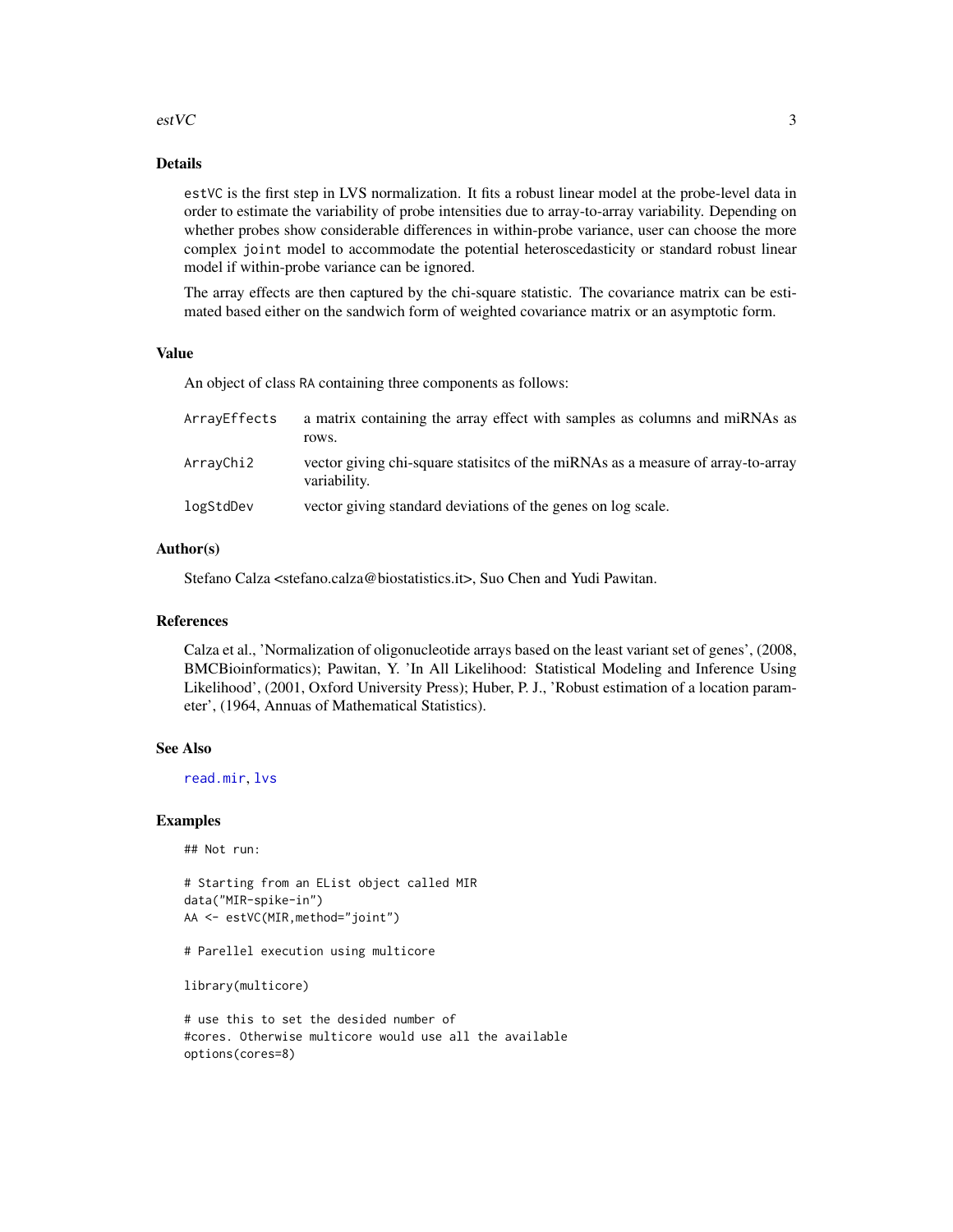```
AA <- estVC(MIR,method="joint")
detach(package:multicore)
# Parellel execution using snow
library(snow)
cl <- makeCluster(8,type="SOCK")
# Or also...see ?makeCluster
# cl <- makeCluster(8,type="MPI")
AA <- estVC(MIR,method="joint",clName=cl)
## End(Not run)
```
exprs-methods *Methods for Function exprs*

# Description

Methods for function exprs for objects of class EList and RGList

# Methods

signature( $x =$  "EList") exprs for EList object signature( $x = "RGList")$  exprs for RGList object

exprs<--methods *~~ Methods for Function exprs<- in Package 'Biobase' ~~*

# Description

~~ Methods for function exprs<- in Package 'Biobase' ~~

# Methods

```
signature(object = "AffyBatch", value = "ANY")
signature(object = "EList", value = "ANY")
signature(object = "ExpressionSet", value = "matrix")
signature(object = "RGList", value = "ANY")
signature(object = "SnpSet", value = "matrix")
```
<span id="page-3-0"></span>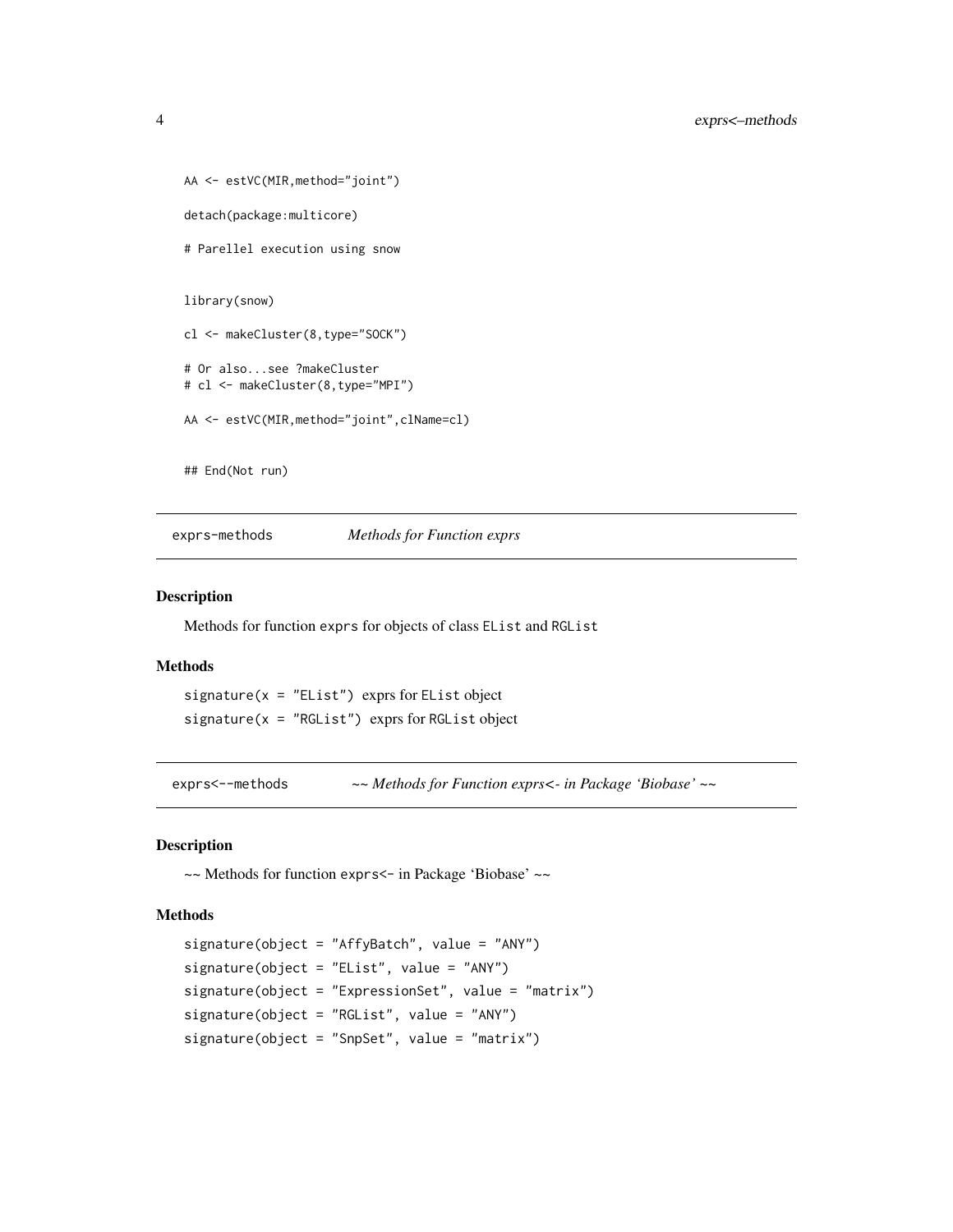<span id="page-4-0"></span>featureNames-methods *Methods for Function featureNames*

#### **Description**

Methods for function featureNames for objects of class EList and RGList

#### Methods

signature(x = "EList") featureNames for EList object signature(x = "RGList") featureNames for RGList object

<span id="page-4-1"></span>

| k. |  |  |
|----|--|--|
|----|--|--|

*Least Variant Set selection and Normalization Function(s)* 

#### Description

Selects the Least Variant Set of mircoRNAs, according to the chosen proportion of miRNAs expected not to vary between arrays. Then performs normalization.

# Usage

```
lvs(RG,RA,ref,proportion=0.7,df=3,method=c("joint","rlm"),
                cov.formula=c("weighted","asymptotic"),
                spar=NULL,normalize.method=c("vsn","smooth.spline","mixed"),
                summarize.args=NULL,stratify=TRUE,n.strata=3,
          level=c("mir","probe"),Atransf=c("sqrt","log"),keep.iset=FALSE,clName,
                verbose=FALSE,...)
## S3 method for class RGList
lvs(RG,RA,ref,proportion=0.7,df=3,method=c("joint","rlm"),
                cov.formula=c("weighted","asymptotic"),
                spar=NULL,normalize.method=c("vsn","smooth.spline","mixed"),
                summarize.args=NULL,stratify=TRUE,n.strata=3,
                level=c("mir","probe"),Atransf=c("sqrt","log"),
                keep.iset=FALSE,clName,verbose=FALSE,...)
## S3 method for class EList
lvs(RG,RA,ref,proportion=0.7,df=3,method=c("joint","rlm"),
                cov.formula=c("weighted","asymptotic"),
                spar=NULL,normalize.method=c("vsn","smooth.spline","mixed"),
                summarize.args=NULL,stratify=TRUE,n.strata=3,
          level=c("mir","probe"),Atransf=c("sqrt","log"),keep.iset=FALSE,clName,
                verbose=FALSE,...)
```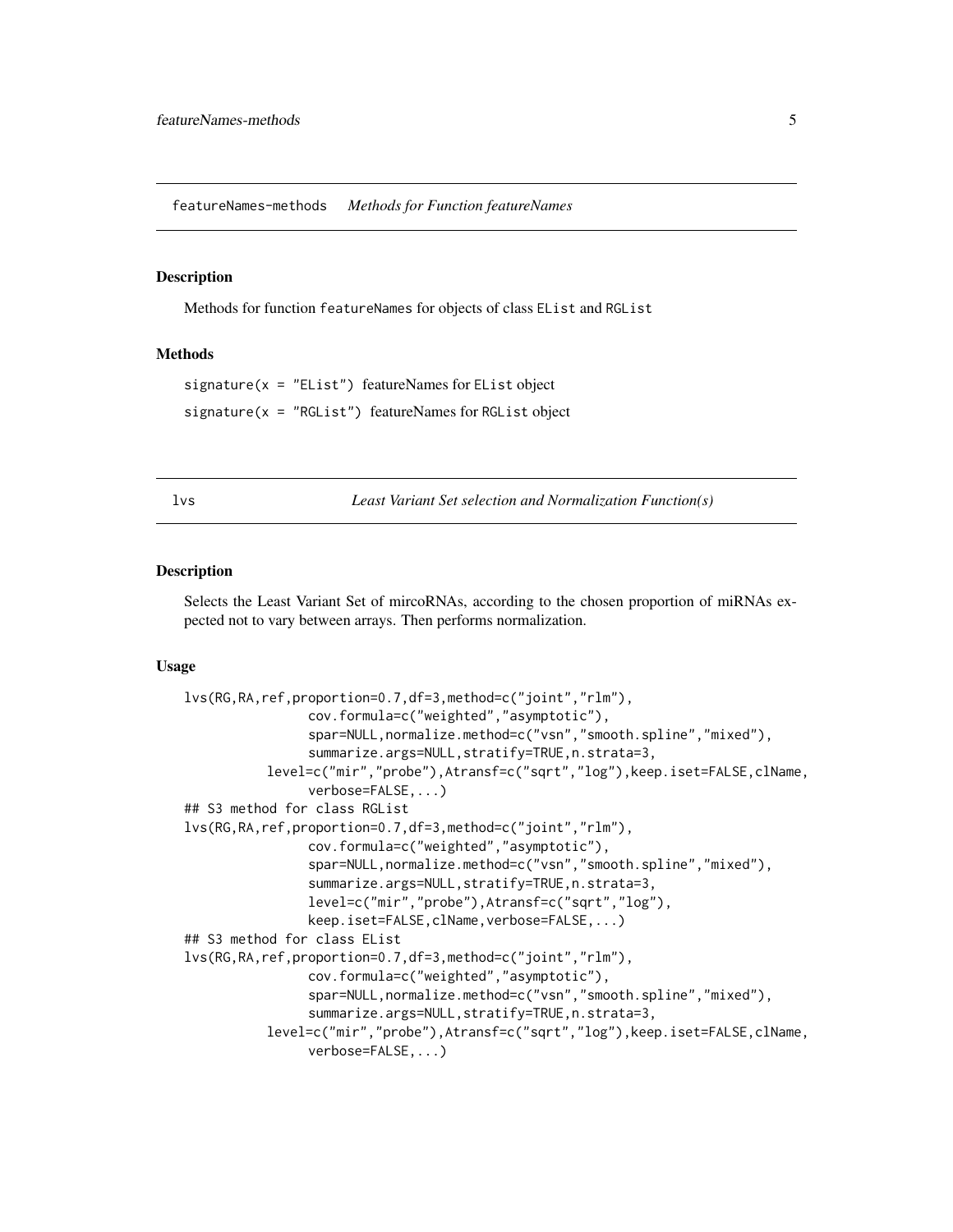# Arguments

| <b>RG</b>        | an object of class EList or RGList                                                                                                                                               |
|------------------|----------------------------------------------------------------------------------------------------------------------------------------------------------------------------------|
| <b>RA</b>        | a list contaning components residual standard deviations, chi-square statistics<br>and array effects. It can be computed by estVC. If not provided it will computed<br>(slower), |
| proportion       | the proportion below which miRNAs are expected not to vary between arrays.<br>Default is set to 0.7.                                                                             |
| ref              | reference array to be used for normalization. Default is set to mean of array<br>effects across samples.                                                                         |
| df               | the desired equivalent number of degrees of freedom(trace of the smooth matrix)<br>in smoothing spline.                                                                          |
| method           | character string specifying the estimating algorithm to be used. Choices are<br>"joint" and "rlm".                                                                               |
| cov.formula      | character string specifying the covariance formula to be used. Choices are<br>"weighted" and "asymptotic".                                                                       |
| spar             | smoothing parameter, typicallly in $(0,1]$ .                                                                                                                                     |
| normalize.method |                                                                                                                                                                                  |
|                  | character string specifying the normalization method to be used. Choices are<br>"smooth.spline" and "vsn".                                                                       |
|                  | summarize.args a named list containnig components from argument of summarize.                                                                                                    |
| stratify         | logical, if TRUE selection of least variant set will be stratified by expression<br>level.                                                                                       |
| n.strata         | integer giving the number of strata.                                                                                                                                             |
| level            | character string specifying the normalization performed at miRNA level or probe-<br>level.                                                                                       |
| Atransf          | Which transformation to use for Array Effect                                                                                                                                     |
| keep.iset        | return the LVS ids                                                                                                                                                               |
| clName           | Cluster object. See estVC.                                                                                                                                                       |
| verbose          | Verbose computation                                                                                                                                                              |
|                  | $\cdots$                                                                                                                                                                         |

# Details

lvs works by first identifying least variant set (LVS) with the smallest array-to-array variation. The total information extracted from probe-level intensity data of all samples is modeled as a function of array and probe effect in order to select the reference set for normalization. If the residual variances and array effects are available, lvs runs faster because the step of robust linear modeling has already been done.

Once the LVS miRNAs are identified, the normalization is performed using VSN or smooth.spline.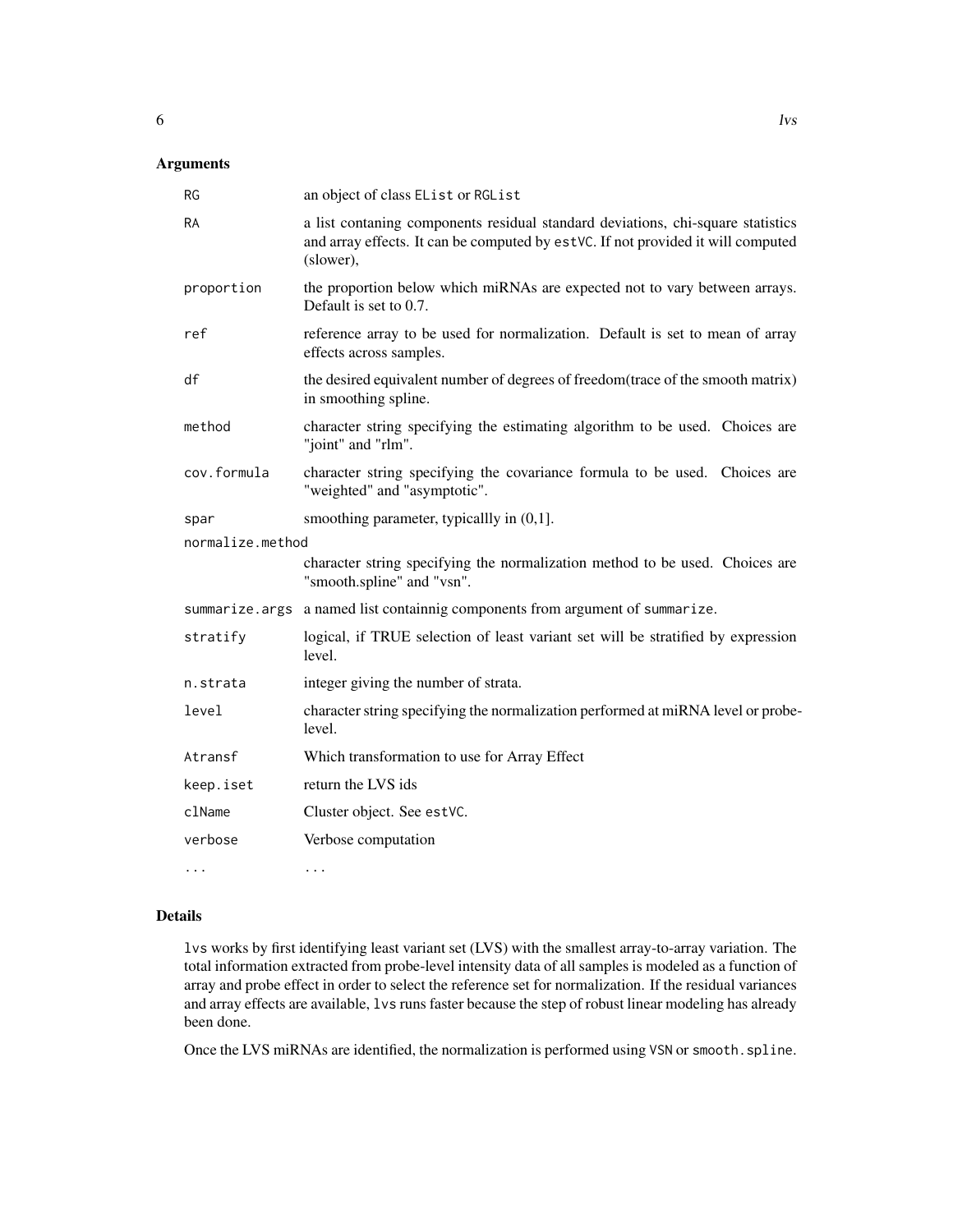# Value

An object of the same class as RG.

| G             | matrix containing the normalized intensities for each array with miRNAs as<br>rows and arrays as columns.                      |
|---------------|--------------------------------------------------------------------------------------------------------------------------------|
| Gb            | matrix containing the background intensities for each array with probes as rows<br>and arrays as columns.                      |
| targets       | data frame with column FileName giving the names of the files read, with col-<br>umn Sample giving the names of the samplse.   |
| genes         | data frame containing annotation information about the probes, for examples<br>miRNA names and IDs and positions on the array. |
| source        | character string giving the image analysis program name.                                                                       |
| preprocessing | list with components Background, Normalization, is.log, Summarization<br>indicate which pre-processing step has been done.     |

# Author(s)

Stefano Calza <stefano.calza@biostatistics.it>, Suo Chen and Yudi Pawitan.

# References

Calza et al., 'Normalization of oligonucleotide arrays based on the least variant set of genes' (2008, BMCBioinformatics).

# See Also

[estVC](#page-1-1), [summarize](#page-15-1)

# Examples

## Not run:

```
# Starting from an Elist object called MIR
data("MIR-spike-in")
AA <- estVC(MIR,method="joint")
bb <- lvs(MIR,RA=AA,level="probe")
##It can also run with object RA missing, but taking longer time
```
## End(Not run)

 $cc < -1vs(MIR)$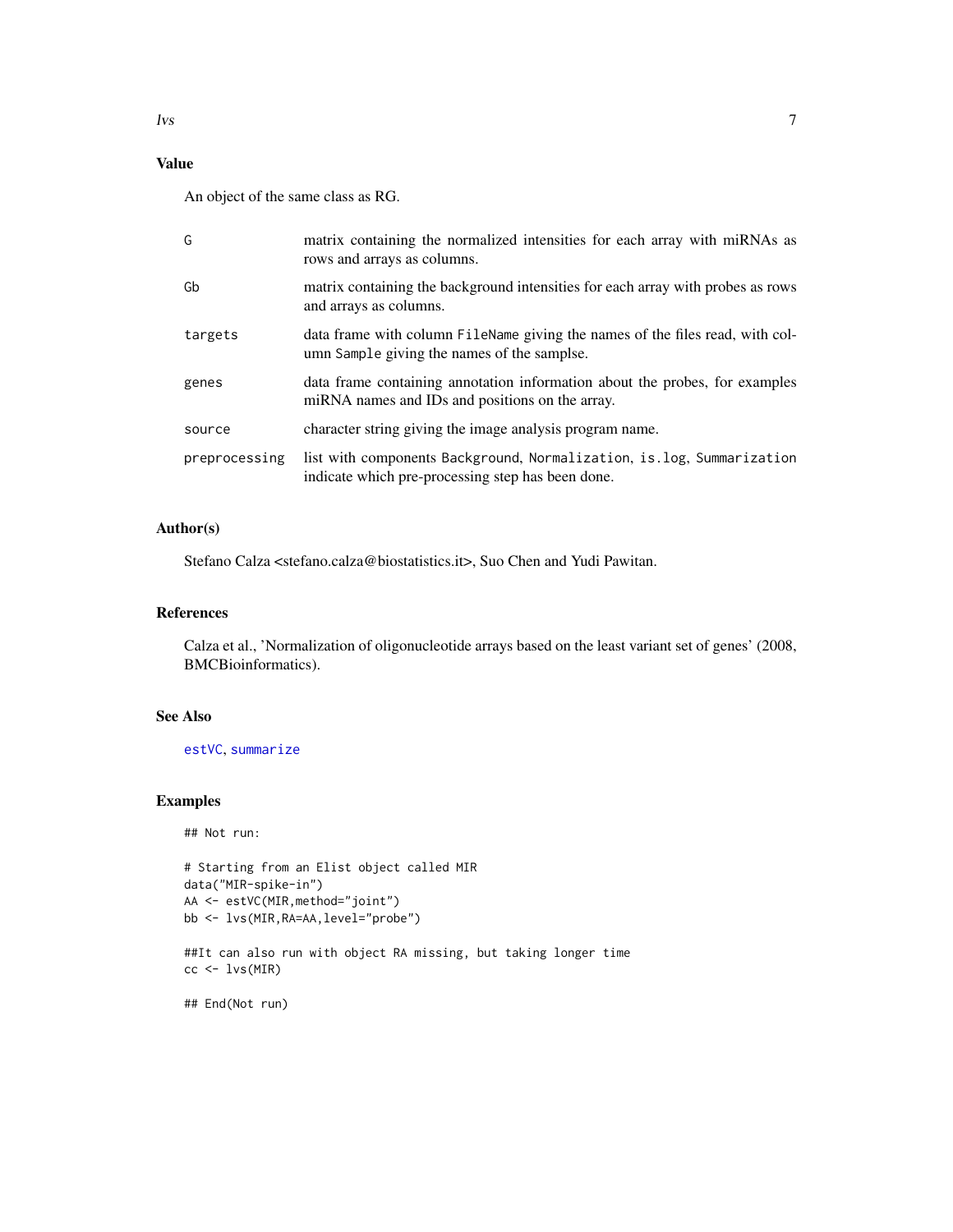<span id="page-7-0"></span>MIR-spike-in *Data example*

#### Description

Data from a micro-RNA spike-in experiment, extracted from scanned images using Agilent Feature Extraction Software.

#### Usage

data("MIR-spike-in") data("MIR\_RA")

# **Details**

This dataset is derived from a library of synthetic RNA sequences, cor- responding to human mature miRNAs as well as in-house miRNAs with particularly similar sequences hybridized on an Agilent Human miRNA Mi- croarray 2.0. Data consist of a total of 799 miRNA species (excluding control features) for 4 samples organized in two groups A and B.

Data, colected with the Agilent Feature Extraction Software, are stored in a RGList object with the following components:

- MIR\\$G: 'gMeanSignal' - MIR\\$Gb: 'gProcessedSignal' - MIR\\$gBGMedianSignal: 'gBGMedianSignal' - MIR\\$targets 'targets' - MIR\\$Row 'Row' - MIR\\$Col 'Column' - MIR\\$ProbeUID 'Probe ID' - MIR\\$genes\\$ControlType 'FLAG to specify the sort of feature' - MIR\\$genes\\$ProbeName 'Probe Name' - MIR\\$genes\\$GeneName 'microRNA Name' - MIR\\$genes\\$SystematicName 'microRNA Name' - MIR\\$genes\\$Description 'Description (not used)'

MIR.RA holds an object of class RA obtained from using estVC on the example data.

#### Author(s)

Stefano Calza

# References

Willenbrock H, Salomon J, Barken KIMB, Nielsen FC, Litman T. 2009. Quantitative miRNA expression analysis: Comparing microarrays with next-generation sequencing. RNA 15: 2028-2034.

Data available from Genome Expression Omnibus (GEO) database under the series accession number GSE14511

#### See Also

read.mir, estVC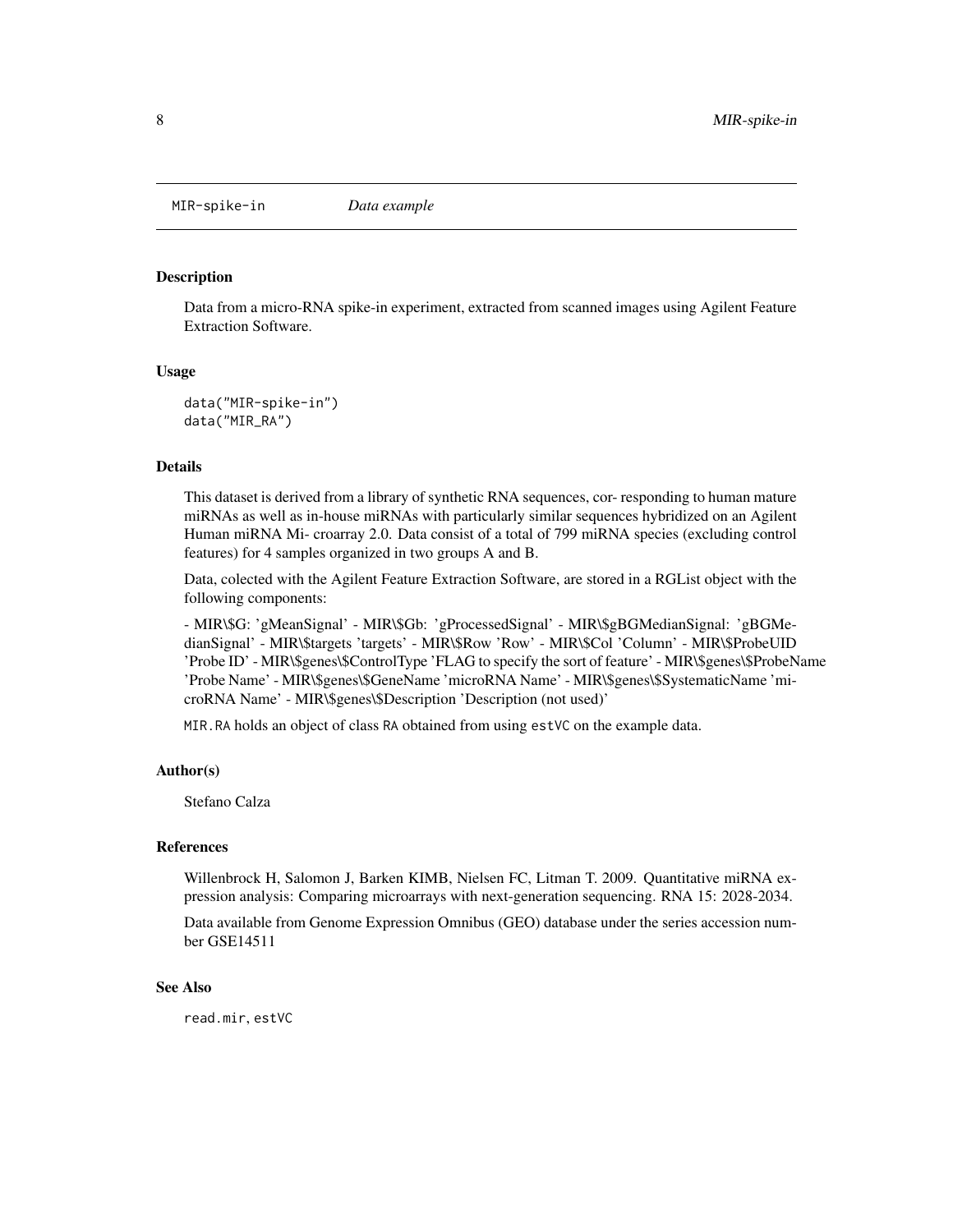<span id="page-8-0"></span>

# Description

Plots results from estVC

# Usage

```
## S4 method for signature RA,ANY
plot(x,Atransf=c("both","sqrt","log"), abline=c("none","rq"),df=3,proportion=.7,
                    col="black",col.rq="red")
```
# Arguments

| $\mathsf{x}$ | An object of class RA resulting from estVC.         |
|--------------|-----------------------------------------------------|
| Atransf      | Transformation to apply at Array Effect             |
| abline       | Add a line to the plot representing a quantile fit. |
| df           | Degrees of freedom of the quantile regression       |
| proportion   | Quantile to fit.                                    |
| col          | Color for plotting points                           |
| col.ra       | Color for plotting quantile line                    |

#### Author(s)

Stefano Calza <stefano.calza@biostatistics.it>, Suo Chen and Yudi Pawitan.

# References

Calza et al., 'Normalization of oligonucleotide arrays based on the least variant set of genes', (2008, BMCBioinformatics); Pawitan, Y. 'In All Likelihood: Statistical Modeling and Inference Using Likelihood', (2001, Oxford University Press); Huber, P. J., 'Robust estimation of a location parameter', (1964, Annuas of Mathematical Statistics).

#### See Also

[estVC](#page-1-1),[rq](#page-0-0)

#### Examples

## Not run:

```
# Starting from an EList object called MIR
data("MIR-spike-in")
AA <- estVC(MIR,method="joint")
plot(AA)
```
## End(Not run)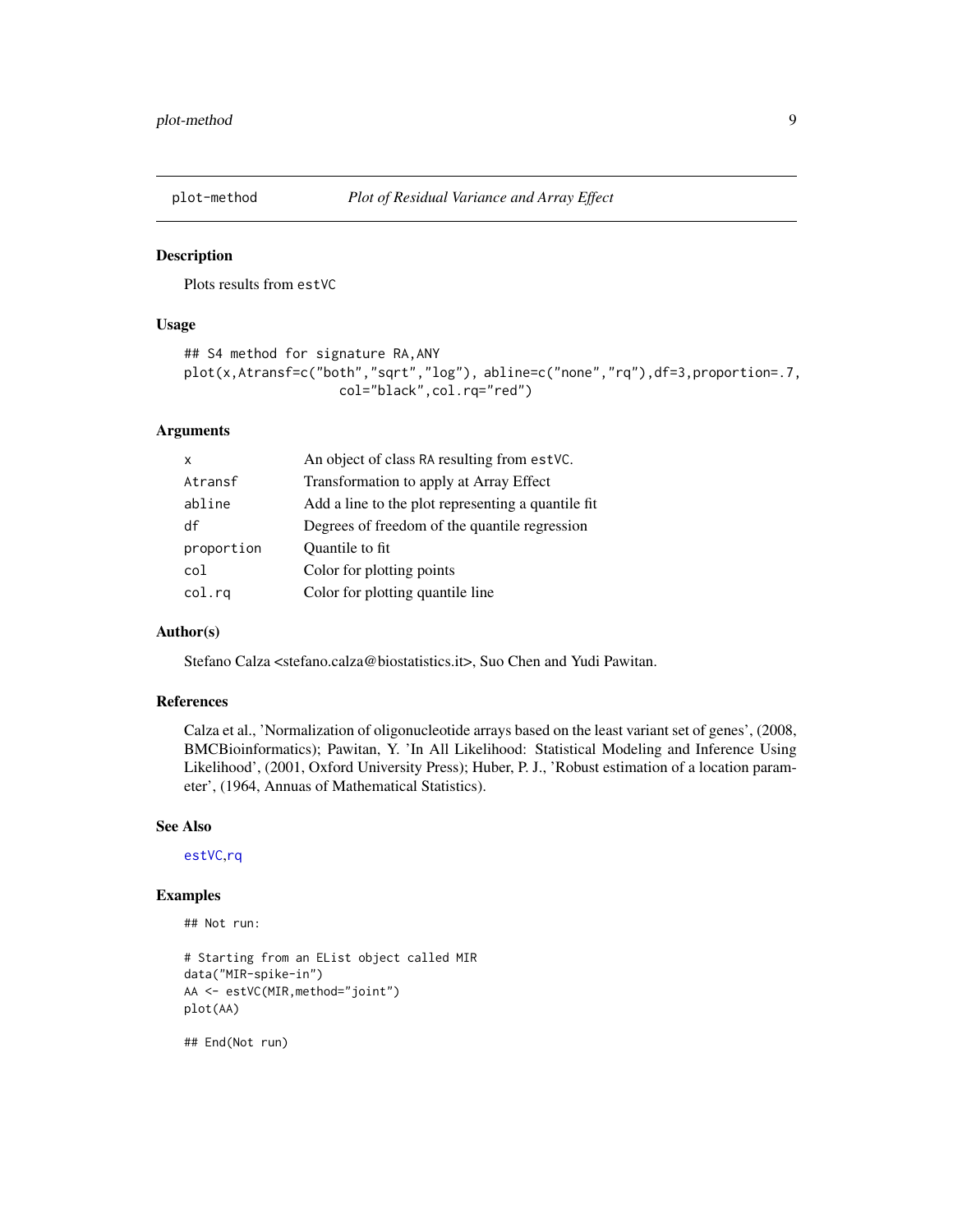<span id="page-9-0"></span>

# Description

Methods for function preproc for objects of class EList and RGList

# Methods

signature( $x =$  "EList") preproc for EList object  $signature(x = "RGList")$  preproc for RGList object

preproc<--methods *Methods for Function preproc*

#### Description

Methods for function preproc<- for objects of class EList and RGList

#### Methods

signature( $x =$  "EList") preproc for EList object  $signature(x = "RGList")$  preproc for RGList object

probeNames-methods *Methods for Function probeNames*

#### Description

Methods for function probeNames for objects of class EList and RGList

#### Methods

signature(x = "EList") probeNames for EList object signature(x = "RGList") probeNames for RGList object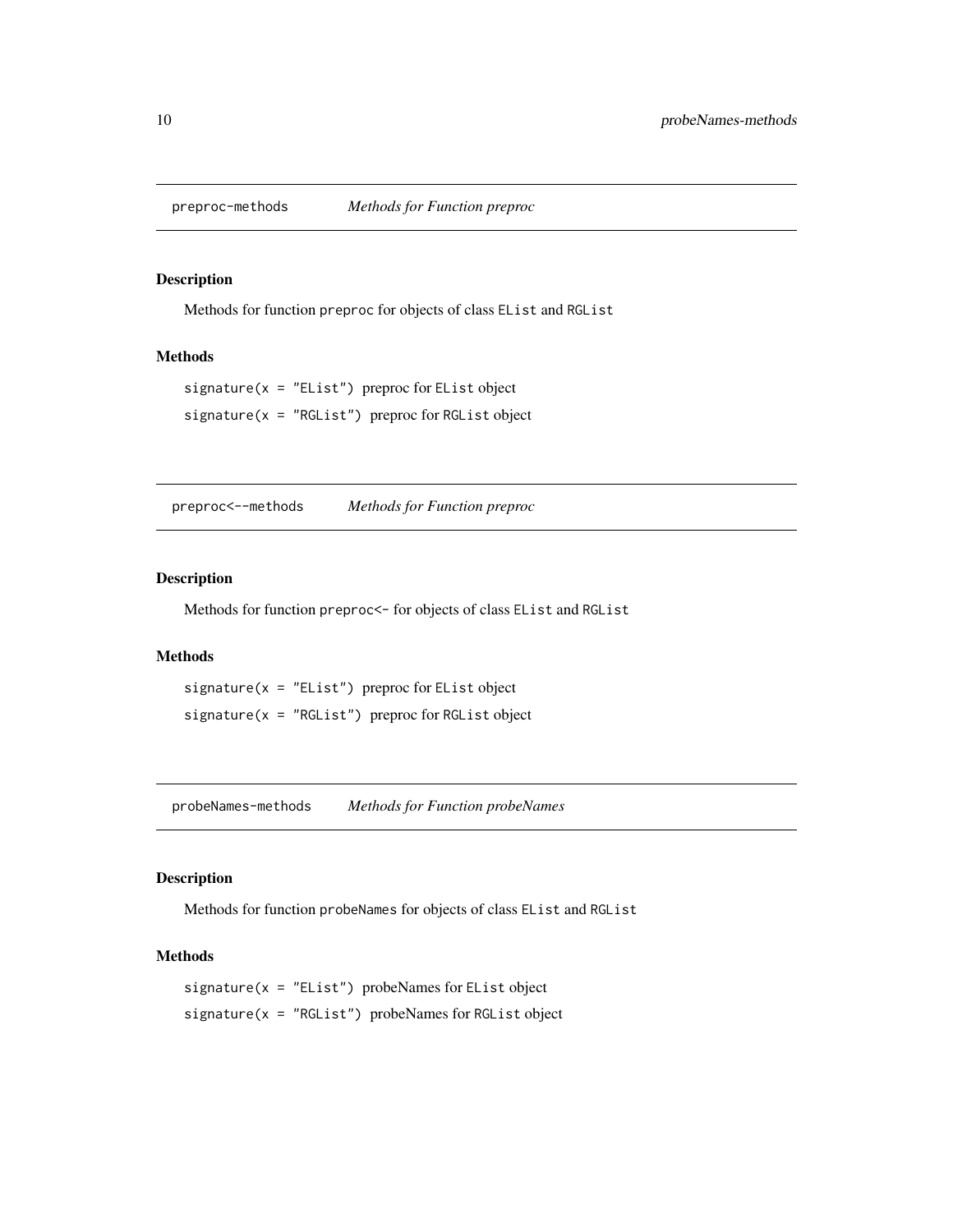<span id="page-10-1"></span><span id="page-10-0"></span>

# Description

Reads intensitity data from a set of one-color microarray image analysis output files.

# Usage

```
read.mir(files=NULL, source="agilent.median", path=NULL, ext=NULL, names=NULL,
            columns=NULL, other.columns=NULL, annotation=NULL, green.only=TRUE,
         wt.fun=NULL, verbose=TRUE, sep="\t", quote=NULL, remove.ctrl=TRUE,...)
```
# Arguments

| files         | character vector giving the names of the files containing image analysis output<br>or, for Imagene data, a character matrix of names of files. Alternatively, it can<br>be a data.frame containing a column called FileName. If omitted, then all files<br>with extension ext in the specified directory will be read in alphabetical order.                                               |
|---------------|--------------------------------------------------------------------------------------------------------------------------------------------------------------------------------------------------------------------------------------------------------------------------------------------------------------------------------------------------------------------------------------------|
| source        | character string specifying the image analysis program which produced the out-<br>put files. Choices are "agilent.median", "agilent.mean".                                                                                                                                                                                                                                                 |
| path          | character string giving the directory containing the files. The default is the cur-<br>rent working directory.                                                                                                                                                                                                                                                                             |
| ext           | character string giving optional extension to be added to each file name                                                                                                                                                                                                                                                                                                                   |
| names         | character vector of names to be associated with each array as column name.<br>Defaults to removeExt(files).                                                                                                                                                                                                                                                                                |
| columns       | list, or named character vector. For two color data, this should have fields R,<br>G, Rb and Gb giving the column names to be used for red and green foreground<br>and background or, in the case of Imagene data, a list with fields f and b. For<br>single channel data, the fields are usually E and Eb. This argument is optional if<br>source is specified, otherwise it is required. |
| other.columns | character vector of names of other columns to be read containing spot-specific<br>information                                                                                                                                                                                                                                                                                              |
| annotation    | character vector of names of columns containing annotation information about<br>the probes                                                                                                                                                                                                                                                                                                 |
| green.only    | logical, for use with source, should the green (Cy3) channel only be read, or are<br>both red and green required?. Standard Agilent MIR data have only one channel<br>so defaults to TRUE.                                                                                                                                                                                                 |
| wt.fun        | function to calculate spot quality weights                                                                                                                                                                                                                                                                                                                                                 |
| verbose       | logical, TRUE to report each time a file is read                                                                                                                                                                                                                                                                                                                                           |
| sep           | the field separator character                                                                                                                                                                                                                                                                                                                                                              |
| quote         | character string of characters to be treated as quote marks                                                                                                                                                                                                                                                                                                                                |
| remove.ctrl   | logical, if TRUE control probes will not be read                                                                                                                                                                                                                                                                                                                                           |
| $\cdots$      | any other arguments are passed to read. table                                                                                                                                                                                                                                                                                                                                              |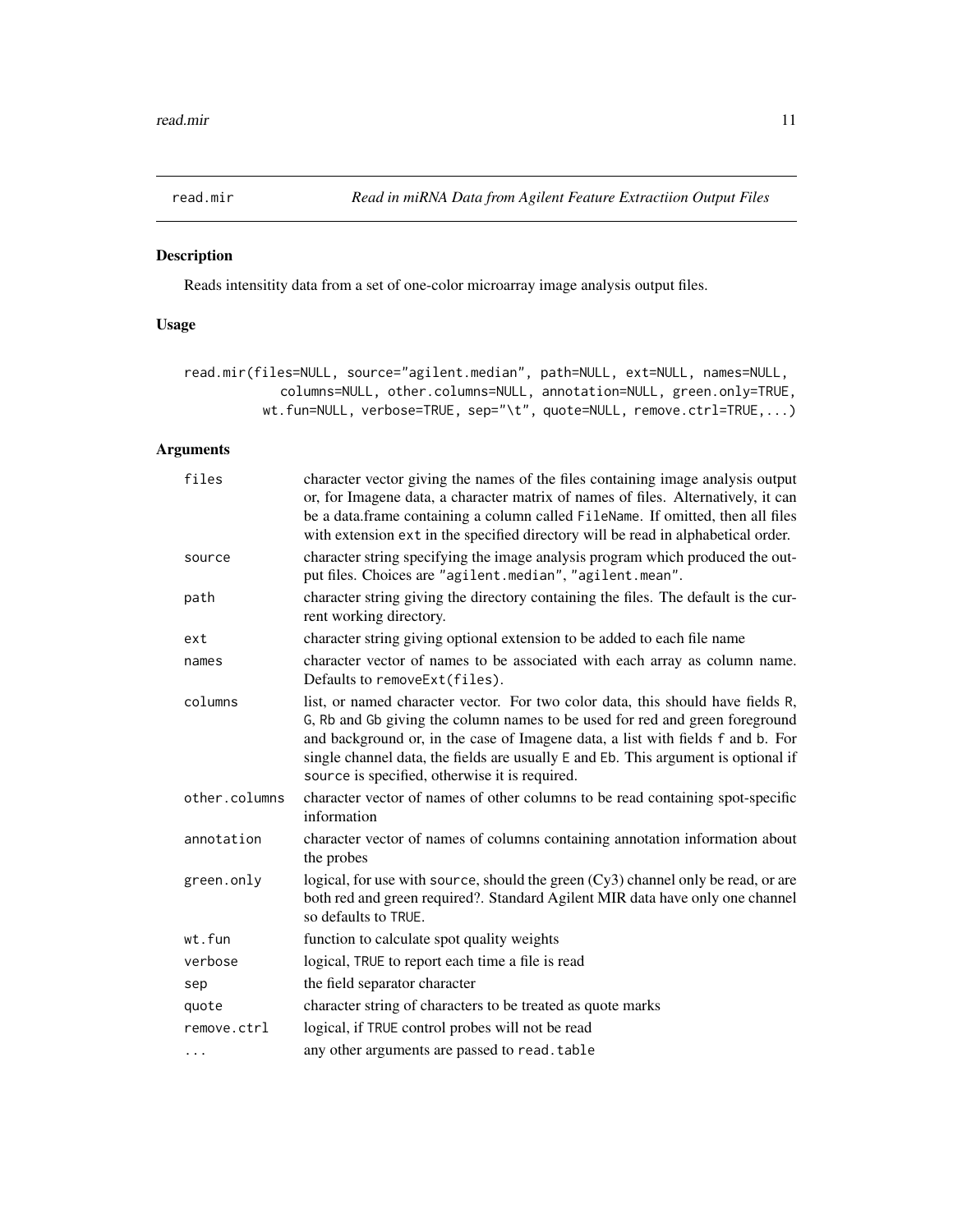# Details

This is the main data input function for the LVSmiRNA package for one-color microRNA data. It was originally designed to extract the green channel intensities from a series of files, produced by Agilent Feature Extractiion software, and assembles them into the components of one list. Data from some other image analysis programs can be read if the appropriate column names containing the intensities are specified using the columns argument (This will work if the column names are unique and if there are no incomplete rows in the file after the last line of data. Header lines are ok, if appropriately skipped). The function is a simple wrapper for ["read.maimages"](#page-0-0) in [limma](#page-0-0) package so it shares all its features (though right now the input source is restricted to agilent type file).

The argument files should be a matrix with two columns at least. One column should contain the names of the samples and the other column should contain names of files containing intensity data.

The argument other.columns allows arbitrary columns of the image analysis output files to be reserved in the data object. These become matrices in the 'other' component.

#### Value

An Elist object.

| G             | matrix containing the intensities for each array with probes as rows and arrays<br>as columns.                                 |
|---------------|--------------------------------------------------------------------------------------------------------------------------------|
| Gb            | matrix containing the background intensities for each array with probes as rows<br>and arrays as columns.                      |
| targets       | data frame with column FileName giving the names of the files read, with col-<br>umn Sample giving the names of the samplse.   |
| genes         | data frame containing annotation information about the probes, for examples<br>miRNA names and IDs and positions on the array. |
| source        | character string giving the image analysis program name.                                                                       |
| preprocessing | list with components Background, Normalization, is log, Summarization<br>indicate which pre-processing step has beendone.      |

#### **Note**

All image analysis files being read are assumed to contain data for the same genelist in the same order. No checking is done to confirm that this is true. Probe annotation information is read from one of the files only.

# Author(s)

Stefano Calza <stefano.calza@unibs.it>, Suo Chen and Yudi Pawitan.

# See Also

read.mir is based on ["read.table"](#page-0-0) in the base package and modified from ["read.maimages"](#page-0-0) in the [limma](#page-0-0) package.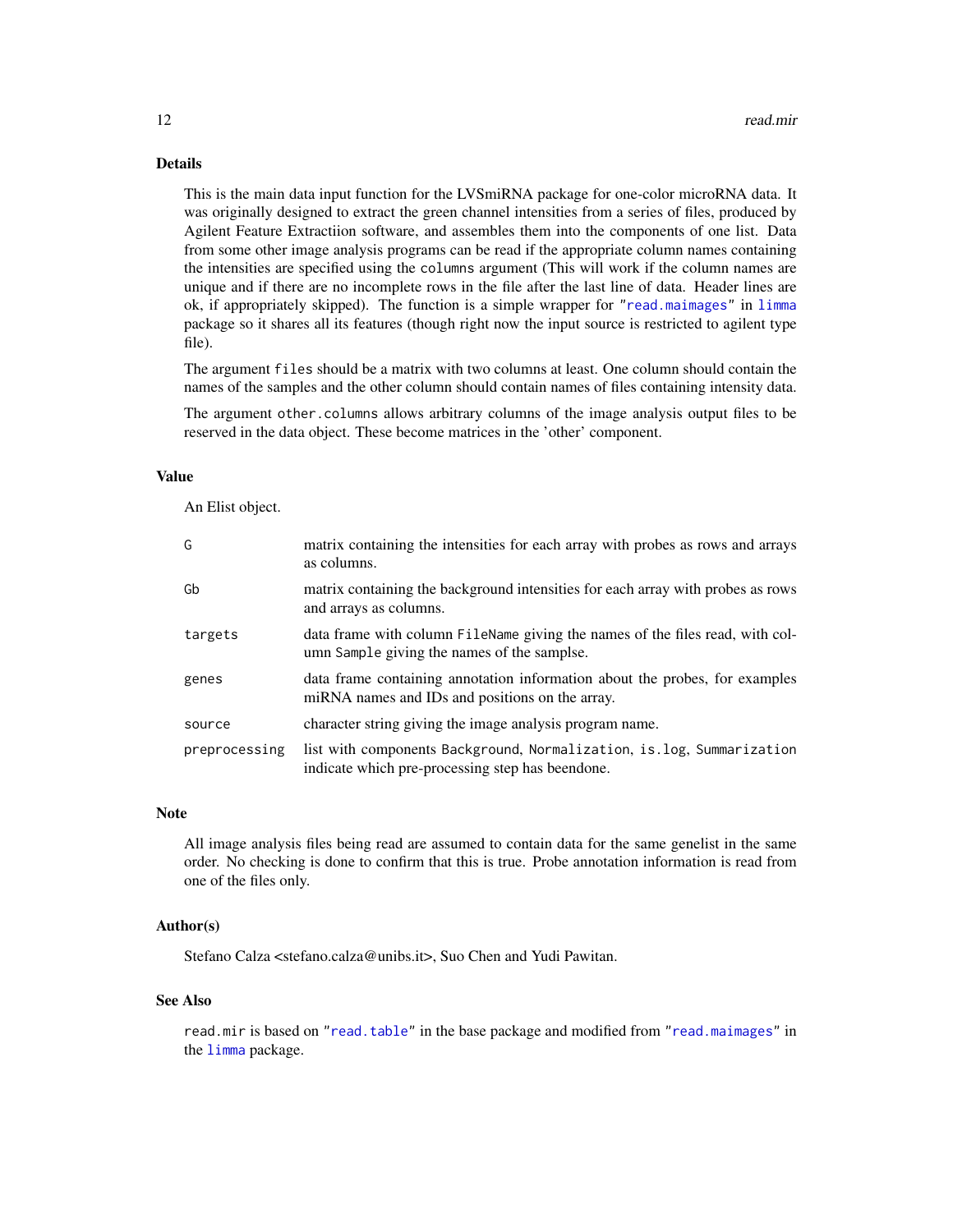### <span id="page-12-0"></span> $RLM$  13

# Examples

```
# Read all intensity files from current working directory
## Not run:
dir.files <- system.file("extdata", package="LVSmiRNA")
taqman.data <- read.table(file.path(dir.files,"Comparison_Array.txt"),header=TRUE,as.is=TRUE)
MIR <- read.mir(taqman.data)
```
## End(Not run)

<span id="page-12-1"></span>RLM *Robust Fitting of Linear Models*

# Description

Fit a linear model by robust regression using the Huber estimator.

# Usage

```
RLM(formula, maxit=20, k=1.345, data, model=TRUE,na.action,
method=c("joint","rlm"), x=TRUE, y=TRUE,
offset,cov.formula=c("weighted","asymptotic"), start=NULL,...)
```
# Arguments

| formula     | a formula of the form $y \sim x1 + x2 + $                                                                                                                     |
|-------------|---------------------------------------------------------------------------------------------------------------------------------------------------------------|
| maxit       | the limit on the number of IWLS iterations.                                                                                                                   |
| k           | tuning constant used for Huber proposal 2 scale estimation.                                                                                                   |
| data        | data frame from which variables specified in formula are preferentially to be<br>taken.                                                                       |
| model       | should the model frame be returned in the object?                                                                                                             |
| na.action   | A function to specify the action to be taken if NAs are found. The 'factory-fresh'<br>default action in $R$ is $na$ . $omit$ , and can be changed by options. |
| method      | currently, method="rlm" and "joint" are supported.                                                                                                            |
| X           | should the model frame be returned in the object?                                                                                                             |
| y           | should the model matrix be returned in the object?                                                                                                            |
| offset      | numeric of length n. This can be used to specify an a priori known component<br>to be included in the linear predictor during fitting.                        |
| cov.formula | are the methods to compute covariance matrix, currently either weighted or<br>asymptotic.                                                                     |
| start       | vector containing starting values for the parameters in the predictor.                                                                                        |
| $\cdots$    |                                                                                                                                                               |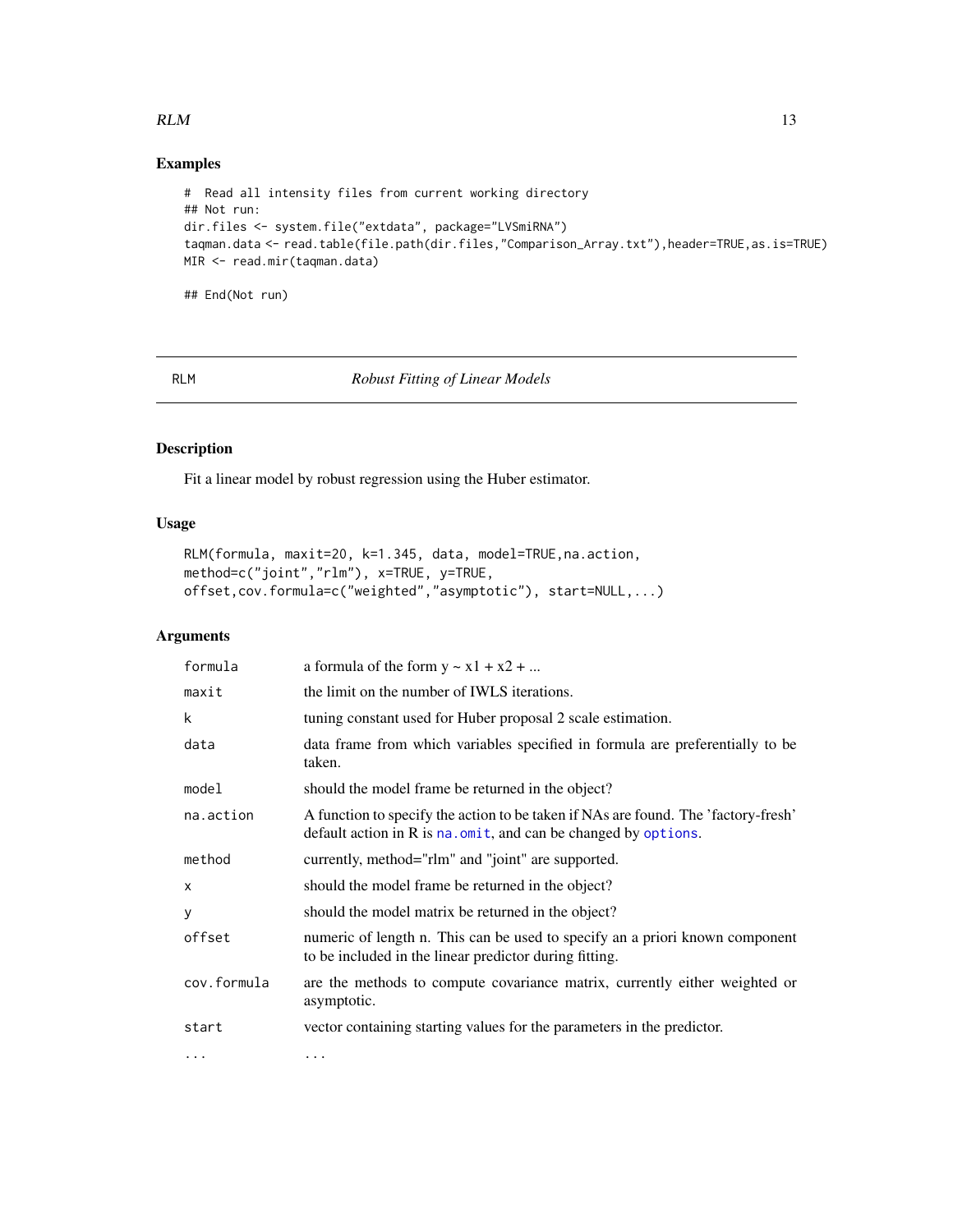<span id="page-13-0"></span>Fitting is done by iterated re-weighted least squares (IWLS). This customized version of robust linear model deal with wild ouliers using log link in joint modelling heterogeneous variance of covariates.

# Value

An object of class "RLM" inheriting from "lm".

# Author(s)

Stefano Calza <stefano.calza@biostatistics.it>, Suo Chen and Yudi Pawitan.

# References

Pawitan, Y. 'In All Likelihood: Statistical Modeling and Inference Using Likelihood', (2001, Oxford University Press); Huber, P. J. , Robust Statistics, (1981. Wiley).

#### See Also

RLM is modified from ["rlm"](#page-0-0) in the MASS, ["rlmFit"](#page-13-1)

### Examples

```
set.seed(133)
n < -9p \le -3X \leftarrow matrix(rnorm(n * p), n, p)y \le - rnorm(n)fit <- RLM(y~X-1) #no intercept
```
<span id="page-13-1"></span>rlmFit *Fitter Functions for Robust Linear Models*

### Description

These are the basic computing engines called by [RLM](#page-12-1) used to fit robust linear models. These should not be used directly unless by experienced users.

#### Usage

```
rlmFit(x, y, maxit=20L, k=1.345, offset=NULL,method=c("joint","rlm"),
cov.formula=c("weighted","asymptotic"),start=NULL, error.limit=0.01)
```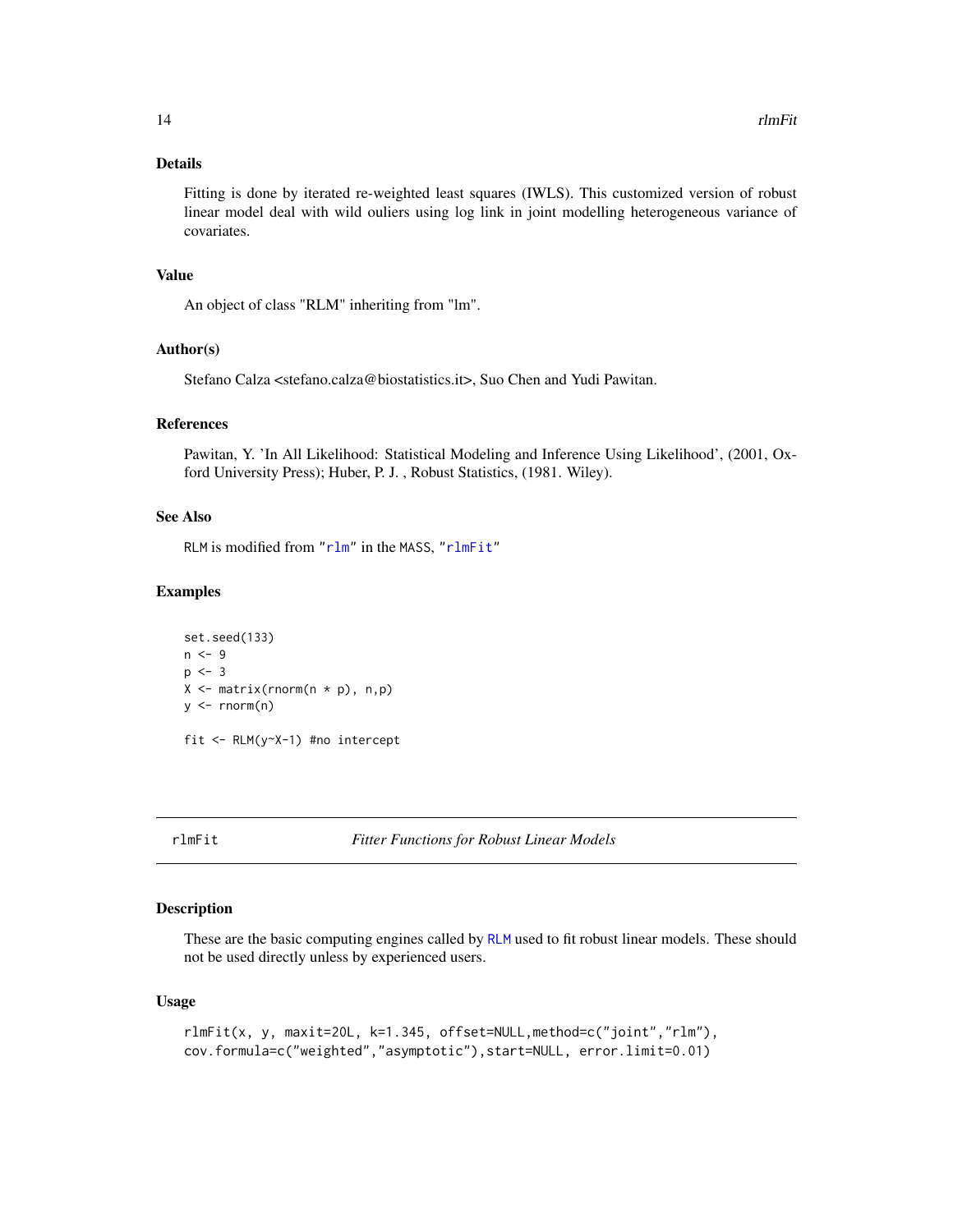#### rlmFit 15

# Arguments

| $\mathsf{x}$ | design matrix of dimension $n * p$ .                                                                                                   |
|--------------|----------------------------------------------------------------------------------------------------------------------------------------|
| y            | vector of observations of length n, or a matrix with n rows.                                                                           |
| maxit        | the limit on the number of IWLS iterations.                                                                                            |
| k            | tuning constant used for Huber proposal 2 scale estimation.                                                                            |
| offset       | numeric of length n. This can be used to specify an a priori known component<br>to be included in the linear predictor during fitting. |
| method       | currently, only method="rlm.fit" is supported.                                                                                         |
| cov.formula  | are the methods to compute covariance matrix, currently either weighted or<br>asymptotic.                                              |
| start        | vector containing starting values for the paramter estimates.                                                                          |
| error.limit  | the convergence criteria during iterative estimation.                                                                                  |

# Value

a list with components

| coeffecients | p vector                             |
|--------------|--------------------------------------|
| Std.Error    | p vector                             |
| t.value      | p vector                             |
| cov.matrix   | matrix of dimension $p^*p$           |
| res.SD       | value of residual standard deviation |
|              |                                      |

...

# Author(s)

Stefano Calza <stefano.calza@biostatistics.it>, Suo Chen and Yudi Pawitan.

# References

Yudi Pawitan: In All Likelihood: Statistical modeling and inference using likelihood. Oxford University Press. 2001.

# See Also

[RLM](#page-12-1) which you should use for robust linear regression usually.

# Examples

```
set.seed(133)
n < -9p \le -3X <- matrix(rnorm(n * p), n,p) #no intercept
y \leftarrow \text{norm}(n)RLM.fit <- rlmFit (x=X, y=y)
```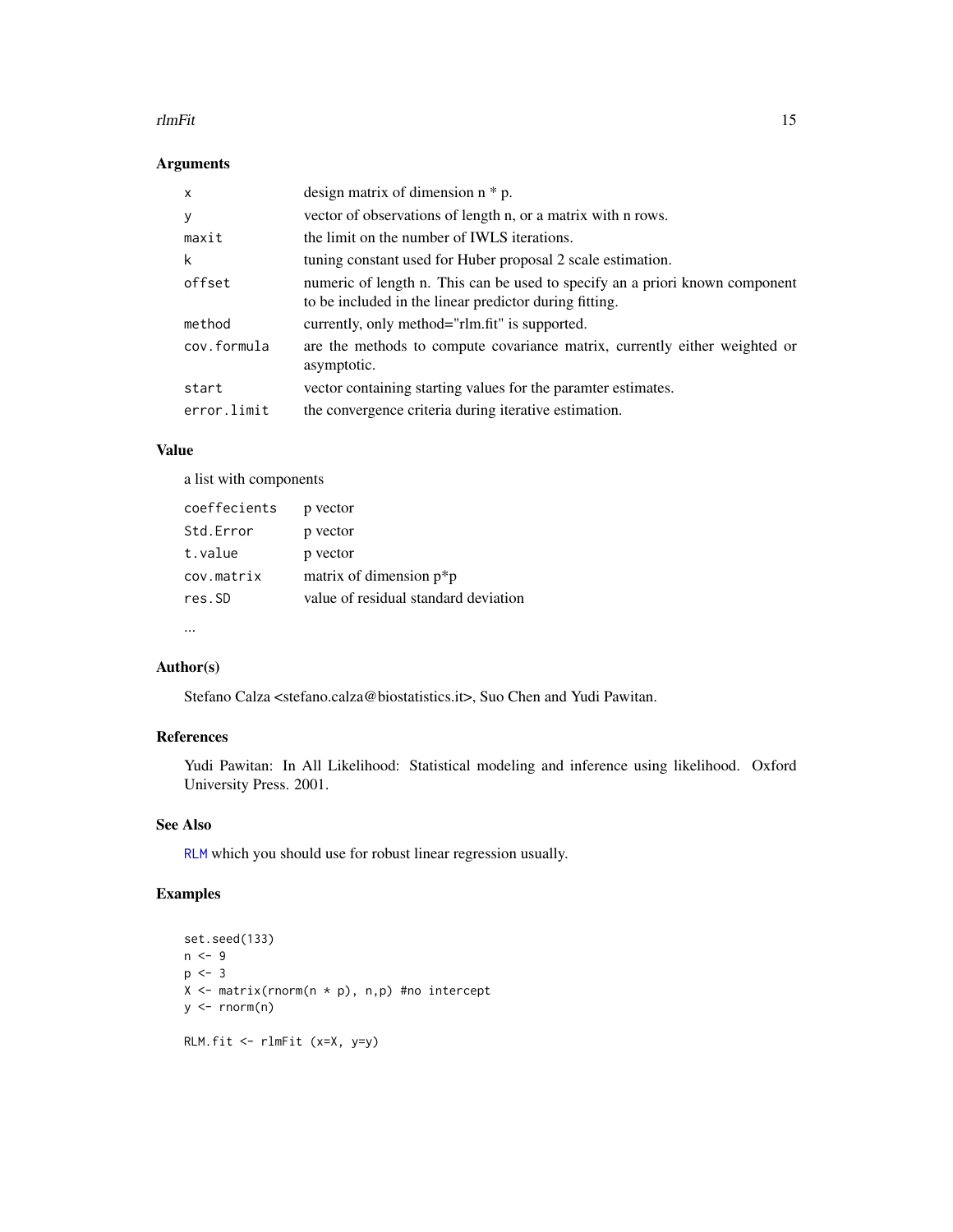<span id="page-15-0"></span>sampleNames-methods *Methods for Function sampleNames*

#### Description

Methods for function sampleNames for objects of class EList and RGList

# Methods

```
signature(x = "EList") sampleNames for EList object
signature(x = "RGList") sampleNames for RGList object
```
<span id="page-15-1"></span>summarize *LVSmiRNA Summarization Function(s) for microRNA Microarray*

# Description

Summarize microRNA microarray data objects.

#### Usage

```
summarize(object, ...)
## S3 method for class EList
summarize(object,RA,remove.ctrl=FALSE,is.log=!is.null(object$preprocessing$Normalization),
method=c("rlm","medianpolish","mean"),verbose=FALSE,make.exprs=FALSE,...)
## S3 method for class RGList
summarize(object,RA,remove.ctrl=FALSE,is.log=!is.null(object$preprocessing$Normalization),
method=c("rlm","medianpolish","mean"),verbose=FALSE,make.exprs=FALSE,...)
```
# Arguments

| object      | an object for which a summary is desired.                         |
|-------------|-------------------------------------------------------------------|
| <b>RA</b>   | an object from estVC.                                             |
| remove.ctrl | logical, indicating whether to remove control probes.             |
| is.log      | Are data already logged?                                          |
| method      | currently, method "medianpolish", "mean" and "rlm" are supported. |
| verbose     | More output                                                       |
| make.exprs  | Should the output be and expr Set object?                         |
|             |                                                                   |

#### Details

For multi-probe, multi-replicate microarray, intensities need to be summarized into a single expression value for each miRNA. The data objects are summarized as if they were lists.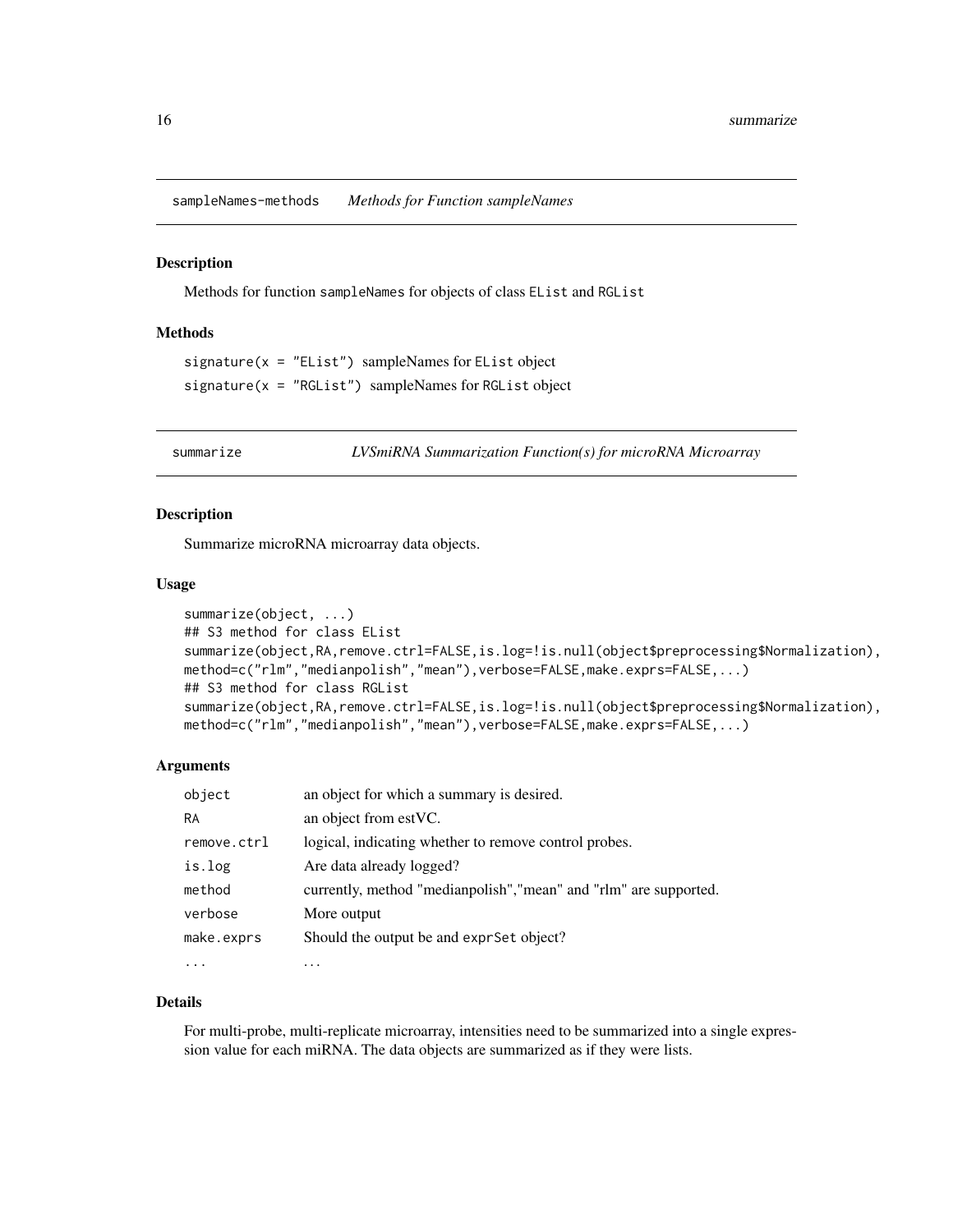#### summarize the contract of the contract of the contract of the contract of the contract of the contract of the contract of the contract of the contract of the contract of the contract of the contract of the contract of the

# Value

An Elist object containing components as follows:

| G             | matrix containing the summarized intensities for each array with miRNAs as<br>rows and arrays as columns.                     |
|---------------|-------------------------------------------------------------------------------------------------------------------------------|
| Gb            | matrix containing the background intensities for each array with probes as rows<br>and arrays as columns.                     |
| targets       | data frame with column FileName giving the names of the files read, with col-<br>umn Sample giving the names of the samplse.  |
| genes         | data frame containing annotation information about the probes, for examples<br>gene names and IDs and positions on the array. |
| source        | character string giving the image analysis program name.                                                                      |
| preprocessing | list with components Background, Normalization, is log, Summarization<br>indicate which pre-processing step has been done.    |

### Author(s)

Stefano Calza <stefano.calza@biostatistics.it>, Suo Chen and Yudi Pawitan.

# References

Irizarry et al., 'Exploration, normalization, and summaries of high density oligonucleotide array probe level data', (2003a, Biostatistics); Huber, P. J., 'Robust estimation of a location parameter', (1964, Annuas of Mathematical Statistics)

# See Also

# [lvs](#page-4-1), [estVC](#page-1-1)

# Examples

```
## Not run:
```

```
data("MIR-spike-in")
AA <- estVC(MIR,method="joint")
dd <- summarize(MIR,RA=AA,method="rlm")
```

```
##summarization methods other than rlm, object RA is not required
dd1 <- summarize(MIR,method="medianpolish")
dd2 <- summarize(MIR,method="mean")
```
## End(Not run)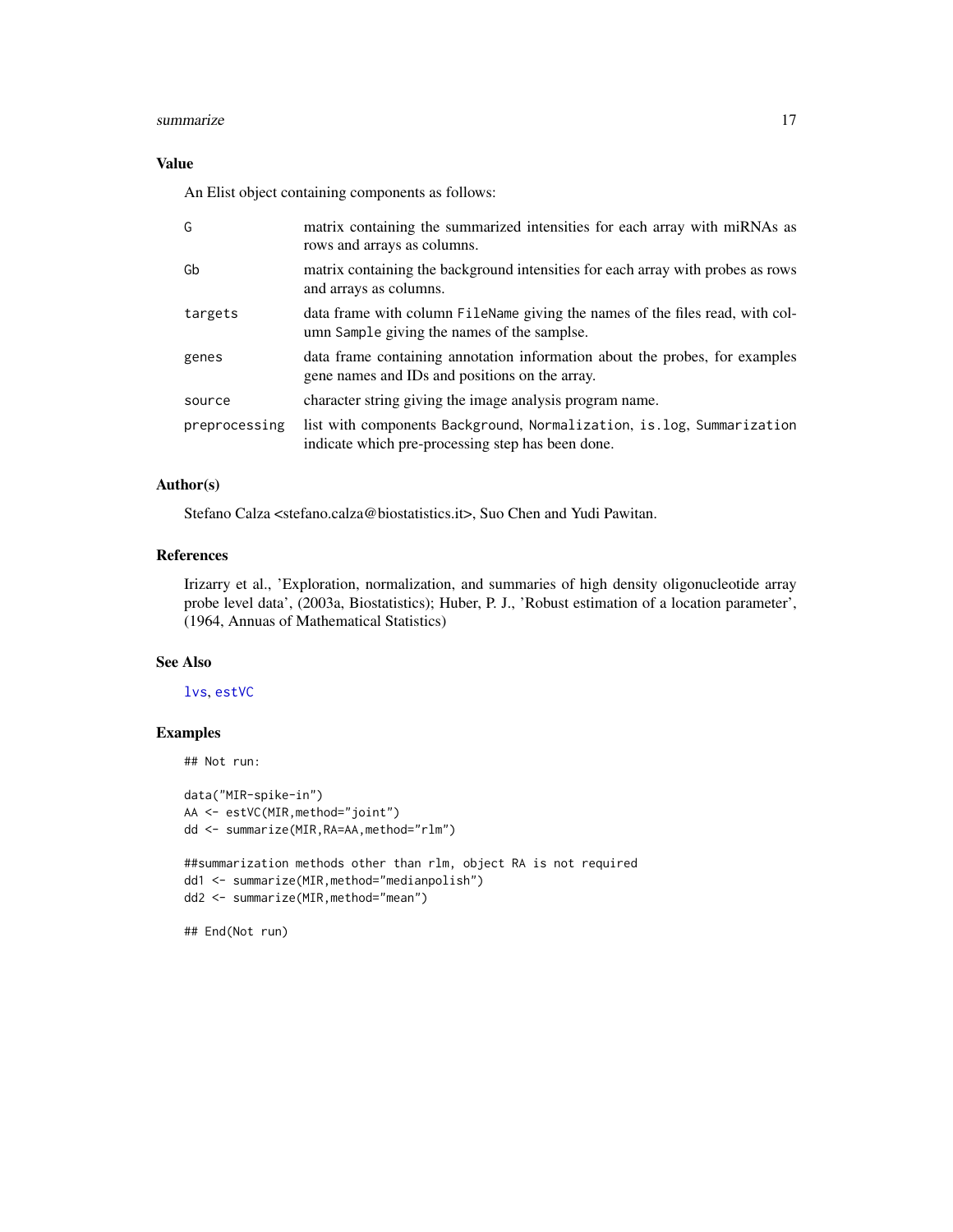# <span id="page-17-0"></span>**Index**

∗Topic LVS  $lvs. 5$  $lvs. 5$ ∗Topic \textasciitilde\textasciitilde other possible keyword(s) \textasciitilde\textasciitilde exprs<--methods, [4](#page-3-0) ∗Topic datasets MIR-spike-in, [8](#page-7-0) ∗Topic graphics boxplot-methods, [2](#page-1-0) ∗Topic methods boxplot-methods, [2](#page-1-0) exprs-methods, [4](#page-3-0) exprs<--methods, [4](#page-3-0) featureNames-methods, [5](#page-4-0) preproc-methods, [10](#page-9-0) preproc<--methods, [10](#page-9-0) probeNames-methods, [10](#page-9-0) sampleNames-methods, [16](#page-15-0) ∗Topic miRNA estVC, [2](#page-1-0) plot-method, [9](#page-8-0) ∗Topic normalization estVC, [2](#page-1-0)  $lvs. 5$  $lvs. 5$ plot-method, [9](#page-8-0) boxplot,EList-method *(*boxplot-methods*)*, [2](#page-1-0) boxplot,RGList-method *(*boxplot-methods*)*, [2](#page-1-0) boxplot-methods, [2](#page-1-0) estVC, [2,](#page-1-0) *7*, *9*, *17* exprs,EList-method *(*exprs-methods*)*, [4](#page-3-0) exprs,RGList-method *(*exprs-methods*)*, [4](#page-3-0) exprs-methods, [4](#page-3-0) exprs<-,AffyBatch,ANY-method

```
(exprs<--methods), 4
```

```
exprs<-,EList,ANY-method
        (exprs<--methods), 4
exprs<-,ExpressionSet,matrix-method
        (exprs<--methods), 4
exprs<-,RGList,ANY-method
        (exprs<--methods), 4
exprs<-,SnpSet,matrix-method
        (exprs<--methods), 4
exprs<--methods, 4
```

```
featureNames,EList-method
        (featureNames-methods), 5
featureNames,RGList-method
        (featureNames-methods), 5
featureNames-methods, 5
```

```
limma, 12
lvs, 3, 5, 17
```

```
MIR (MIR-spike-in), 8
MIR-spike-in, 8
MIR.RA (MIR-spike-in), 8
MIR_RA (MIR-spike-in), 8
```

```
na.omit, 13
normalize.lvs (lvs), 5
```

```
options, 13
```

```
plot,RA,ANY-method (plot-method), 9
plot-method, 9
preproc,EList-method (preproc-methods),
        10
preproc,RGList-method
        (preproc-methods), 10
preproc-methods, 10
preproc<-,EList-method
        (preproc<--methods), 10
preproc<-,RGList-method
        (preproc<--methods), 10
preproc<--methods, 10
```